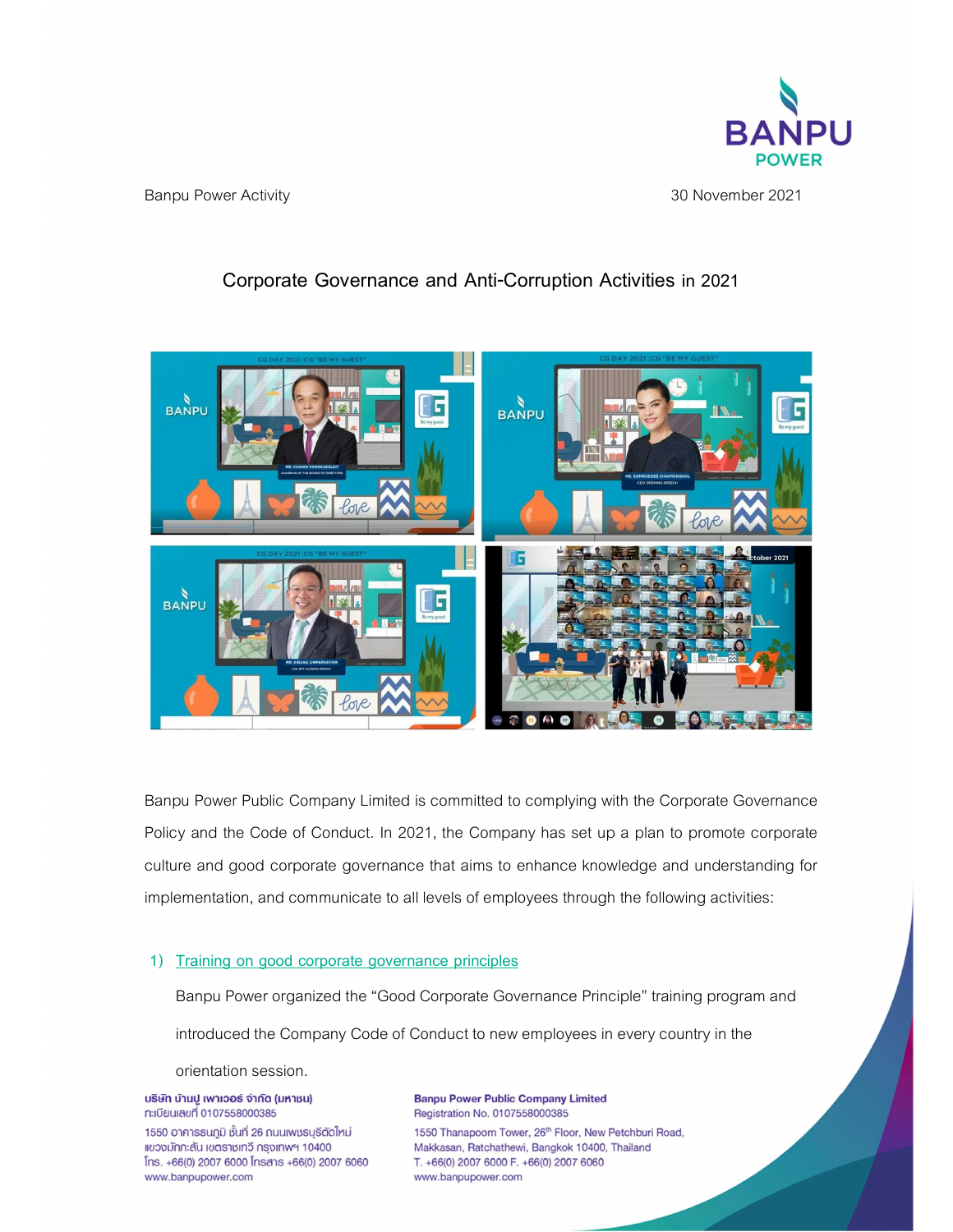

#### 2) CG Be My Guest Activity

Banpu Power organized an internal communication activity "CG Be My Guest" by inviting executives and employees to share their work experiences with CG practices. In addition, case studies from the news of corporate governance and anti-corruption policies violations, including the impact, were given as examples through the VDO Podcasts channel "Friday Morning News Program". It also communicated via email to provide employees with knowledge and understanding of corporate governance principles and be a preventive guideline not to breach the Corporate Governance Policy and Code of Conduct.

### 3) CG Day 2021 Activity

In collaboration with Banpu, Banpu Power organized the CG Day 2021 activity to promote employees to be aware of the importance of conducting business ethically and adhering to integrity. This year, the Corporate Governance Department was honored by Mr. Chanin Vongkusolkit, Chairman of the Board of Director of Banpu Public Company Limited and Director of Banpu Power Public Company Limited, to share his views on CG and the organization management under the Covid-19 situation.

In addition, employees were invited to join the infographic contest under the topic of "Anti-Corruption Policy" and "Whistleblower Policy" to promote an understanding of corporate governance principles and support the implementation of the Corporate Governance Policy and Code of Conduct.

## 4) Communication of CG Policy and relevant practices

Banpu Power follows the guidelines of accepting and offering gifts, hospitality, or other forms of reward according to the Anti-Corruption Policy (No Gift Policy), and communicates it to directors, executives, employees, and stakeholders to bring it into practice.

บริษัท บ้านปู เพาเวอร์ จำกัด (มหาชน) ทะเบียนเลขที่ 0107558000385

1550 อาคารธนภูมิ ชั้นที่ 26 ถนนเพชรบุรีตัดใหม่ แขวงมักกะสัน เขตราชเทวี กรุงเทพฯ 10400  $[$ ns. +66(0) 2007 6000  $[$ nsans +66(0) 2007 6060 www.banpupower.com

**Banpu Power Public Company Limited** Registration No. 0107558000385 1550 Thanapoom Tower, 26th Floor, New Petchburi Road, Makkasan, Ratchathewi, Bangkok 10400, Thailand T. +66(0) 2007 6000 F. +66(0) 2007 6060 www.banpupower.com